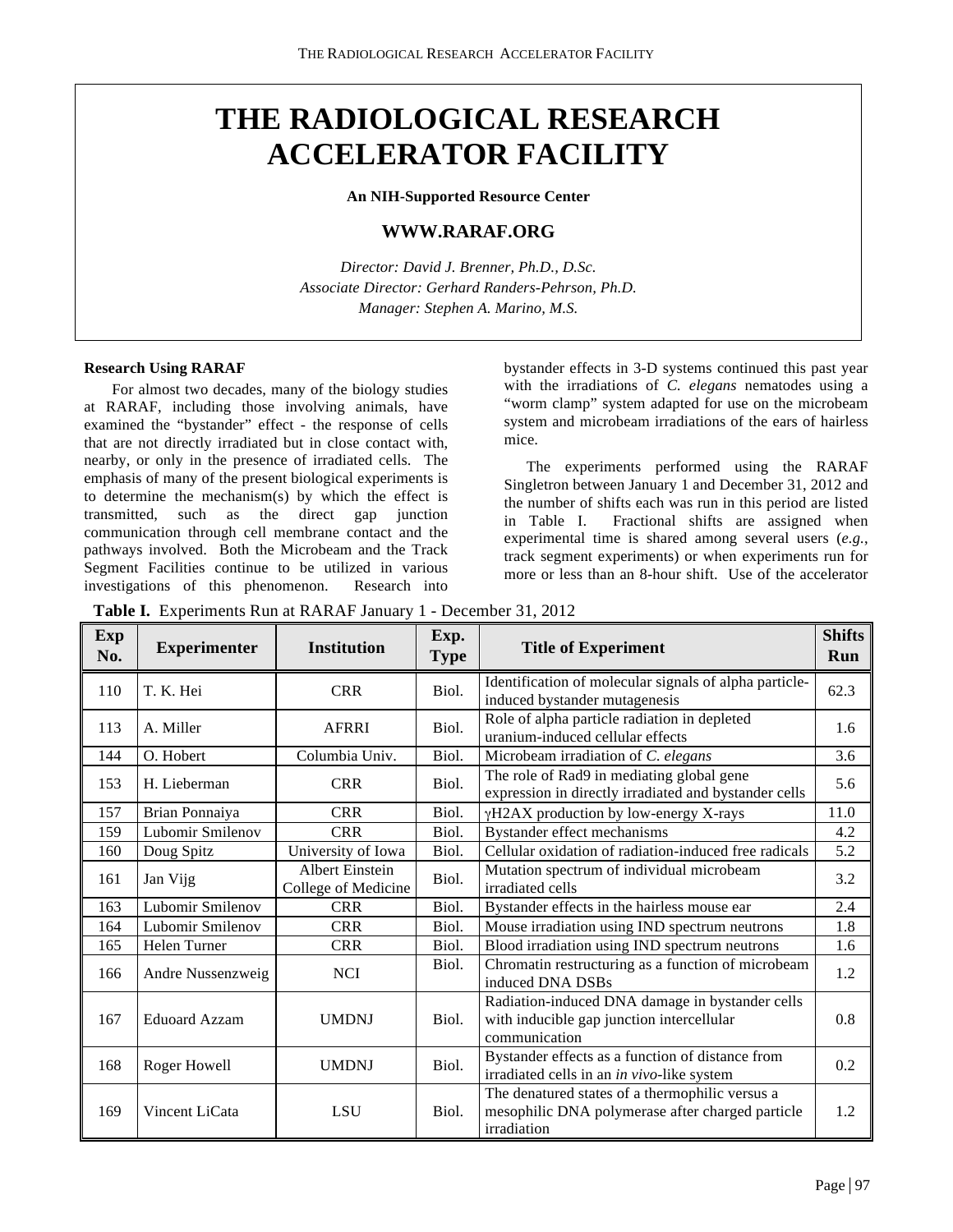for experiments was 47% of the regularly scheduled time (40 hours per week), almost double what was used last year. Fifteen different experiments were run during this period.Seven experiments were undertaken by members of the CRR, including researchers at Columbia University who are not part of the CRR, supported by grants from the National Institutes of Health (NIH), the Department of Energy (DoE) and the National Institute of Allergies and Infectious Diseases (NIAID). Eight experiments were performed by external users, supported by grants and awards from the DoE, the Department of Defense (DoD), the NIH, the National Science Foundation (NSF), the Economic Community Cooperation Programme, the National Science Foundation of China, the National Cancer Institute (NCI), and a Louis V. Gestetner Jr. Scholar Award. Brief descriptions of these experiments follow.

Experiments to identify the signal transduction pathways involved in radiation-induced bystander responses (Exp. 110) were continued by Tom Hei of the CRR and several members of his group. Using the Microbeam Facility, they investigated mechanisms by which cytoplasmic stimuli modulate mitochondrial dynamics and functions in human small airway epithelial (SAE) cells. Cells were typically irradiated in the cytoplasm with ten <sup>4</sup>He ions. Control SAEC cells showed the usual elongated and tubular mitochondrial structure, whereas irradiated cells had a shortened and fragmented morphology. Moreover, cells irradiated in the cytoplasm demonstrated a reduction in cytochrome C-oxidase as well as succinate dehydrogenase activities when compared with non-irradiated controls, suggestive of reduced respiratory chain function. Irradiations were performed to determine if a bystander response exists in mouse embryonic stem cells (MESC) in ways similar to what has been reported previously for other cell lines. A lethal dose of 30 alpha particles was delivered through the nucleus in 10% of the cell population; the remaining (bystander) cells were examined for possible biological changes. COX-2 wild type (WT) and knockout (KO) mouse embryo fibroblasts (MEF) cells were irradiated with  $\alpha$ -particles through the nucleus. The MEF cells were then fixed at different time points after irradiation and levels of γ-H2AX and 8-OHdG were quantified using immunochemical staining. Results indicated that both the number of γH2AX foci/cell and the expression level of 8- OHdG in non-irradiated bystander MEF cells peaked 60 minutes post-irradiation. When compared with control cells under similar conditions, the changes of γH2AX  $(-1.6 \text{ fold})$  and 8-OHdG  $(-2.6 \text{ fold})$  were significantly increased in COX-2 WT cells, but not significantly altered in the KO cells. Furthermore, relative to the control cells the micronucleus induction in bystander MEF cells 24 h post-irradiation increased significantly in the WT cells  $(-2.5 \text{ fold})$  but not in KO cells. Finally, the spi-mutant yield was significantly increased in bystander COX-2 WT MEF cells (~1.6 fold) relative to controls.

Miller of the Armed Forces Radiobiological Research Institute (AFFRI). Irradiations were performed to determine whether alpha particle radiation exposure of murine bone marrow stromal cells *in vitro* induces malignant transformation of un-irradiated co-cultivated hematopoietic stem cells, whether this is a chemical or radiation event, whether it involves cell-cell communication, and whether it involves reactive oxygen species (ROS). Hematopoietic stem cells (FDC-P1) were co-cultivated with plateau phase bone marrow primary stromal cell cultures from DBA/2 mice that were irradiated with 0.1-5 Gy of 120 keV/ $\mu$ m <sup>4</sup>He ions. FDC-P1 cell growth in the absence of IL3, induction of detectable IL3, and induction of malignant transformation of FDC-P1 cells were assessed by a colony growth assay. Growth data demonstrate that FDC-P1 cells grew rapidly and no longer required IL3 for growth indicating that they had been transformed by the exposure. Transformation of FDC-P1 cells was assessed using the morphology transformation assay. The results demonstrated that the irradiation of bone marrow stromal cells by alpha particle radiation causes an increase in the transformation of unirradiated FDC-P1 cells. Some of the non-transformed FDC-P1 survivors were selected and expanded into culture to be tested for genetic instability. Oliver Hobert of the department of Biochemistry and Molecular Biophysics of Columbia University is examining the radiation response of the nematode *C. elegans* (Exp. 144) using the Permanent Magnet Microbeam (PMM). The small worms are placed into microfluidic worm clamps developed at RARAF, which

The exposure of military personnel and civilians to the alpha emitter and heavy metal depleted uranium (DU) is of concern to the Department of Defense. Studies using the Track Segment Facility to evaluate DU radiationinduced carcinogenesis and other late effects using *in vitro* models and to test safe and efficacious medical countermeasures (Exp. 113) were continued by Alexandra

eliminates the need to anesthetize the worms and speeds up the irradiations, since the time in locating and targeting the worms is greatly reduced. The fixture is placed on the PMM end station and the worms are irradiated with 4.5 MeV protons. DNA damage in wild type *C.elegans* is assessed by the formation of Rad51 foci that are essential for homologous repair of radiation-induced DNA damage. The findings were validated by the use of a *C. elegans* strain mutant for Rad51 protein.

Rad9 has been implicated in a wide range of cellular processes (including the regulation of cell cycle checkpoints and DNA damage repair) that are thought to play roles in the development of tumors. Howard Lieberman continued investigations of the effects of Rad9 on radiation-induced changes in gene expression in human cells directly irradiated or as bystanders (Exp. 152). The human non-small cell long carcinoma cell line H1299 was used as the model system. Using shRNA against RAD9, the expression of RAD9 was knocked down in this cell line. Both parental and RAD9 knocked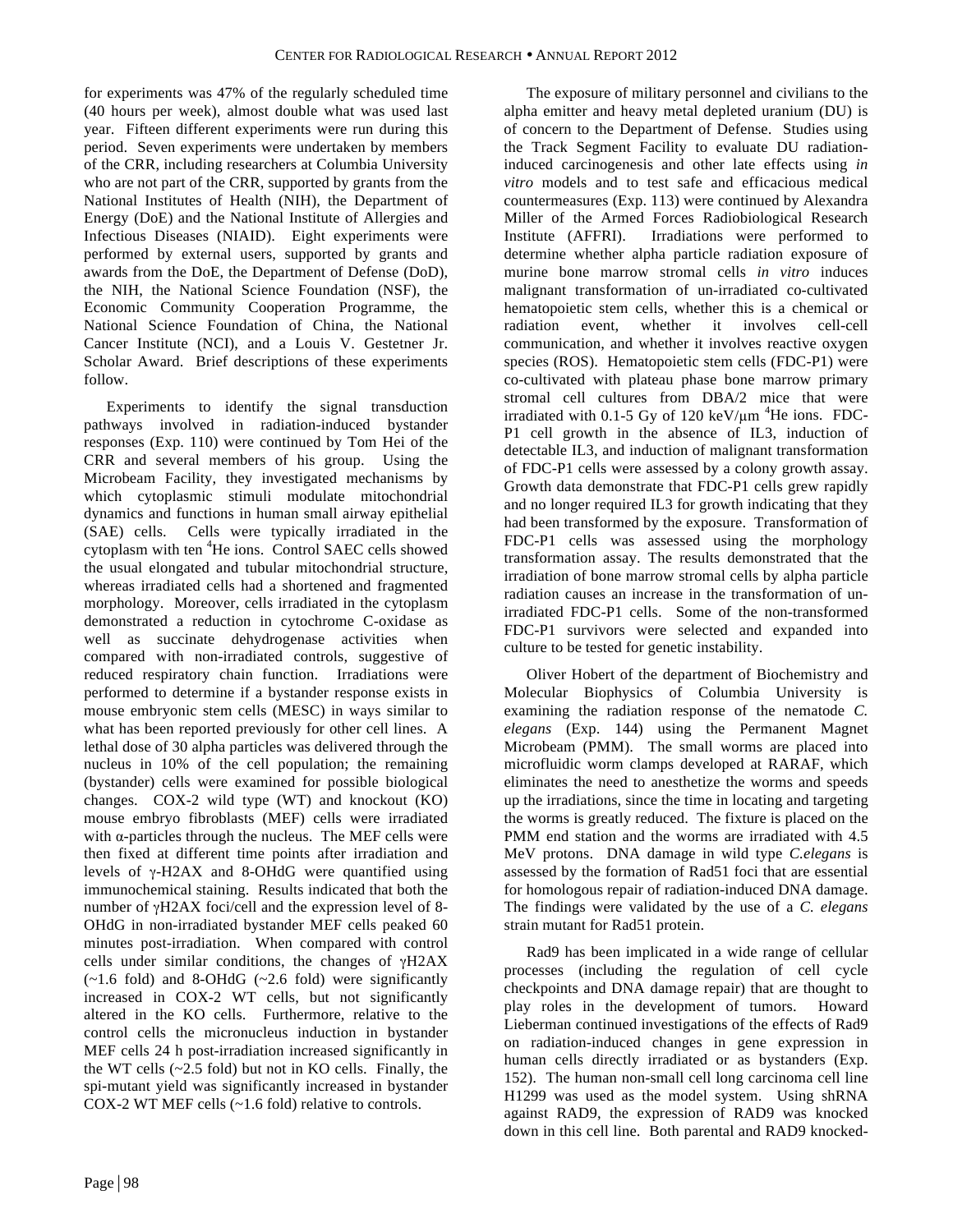down cells were seeded onto double-ring "strip" dishes and irradiated with  $1$  Gy of  $4$ He ions using the Track Segment Facility. The outer ring has a 6 µm Mylar bottom through which the cells are irradiated by the  ${}^{4}$ He ions while the inner dish has strips of 38 µm Mylar, which stop the ions. After irradiation, bystander response was measured by the micronucleus assay. They observed an increase in micronucleus count in the RAD9 knockdown cells as compared to the parental cells, which suggests RAD9 plays a role in radiation-induced bystander effect. Future studies will investigate the mechanism and the factors involved in this process.

Brian Ponnaiya of the CRR completed a study of the production of γH2AX foci by low-energy x-rays using the x-ray Microbeam Facility (Exp. 157). Cells were irradiated in media with 0.1 and 0.2 Gy of 4.5 keV x rays. The γH2AX foci were detected using anti human γH2AX monoclonal antibody, visualized using an Alexa Fluor 555 secondary antibody, and the nuclei were counterstained with DAPI. Fluorescent images were acquired and mean fluorescence intensities of a minimum of 150 individual cells were measured. The total nuclear fluorescence increased with dose and for 0.2 Gy was more than 3 times the intensity for controls. The variation in intensity between cells for both x-ray doses was significantly larger than for controls.

An experiment was initiated by Lubomir Smilenov and Erik Young of the CRR to determine if micro-RNAs (miRNAs) are a component of the bystander communication of radiation damage information (Exp. 159). A target population for irradiation is stained with Hoescht 33342 dye and then plated in co-culture at a ratio of 3:7 with unstained (bystander) cells containing green fluorescent protein (GFP) that is activated when a particular mRNA is present. The stained cells are irradiated with <sup>4</sup>He ions using the Microbeam Facility. Post irradiation, cells are sorted to separate the targeted cells with the Hoechst dye from the bystander cells, which are lysed and analyzed by PCR. This experiment required the development of the manual cell sorting system.

Ionizing radiation-induced reactive oxygen species (ROS) are thought to contribute to genomic instability and ultimately to cancer. Doug Spitz of the University of Iowa in collaboration with Manuela Buonanno began an investigation into the cellular oxidation of radiationinduced free radicals (Exp. 160). It was observed that following both nuclear and cytoplasmic irradiations, elevated levels of, presumably, superoxides were generated in the nuclei of mouse embryo fibroblasts irradiated with <sup>4</sup>He ions using the Microbeam Facility, as tested by MitoSOX (Figure 1) and DHE dyes. The results were validated by inhibiting nuclear oxidases with DPI. Since MitoSOX and DHE are not specific, in that the fluorescence could be due to intracellular or mitochondrial superoxides, and the emission spectra of the two fluorescent species are overlapping and difficult to separate by standard fluorescence microscopy, further



*Figure 1. MitoSOX fluorescence in control (A), nuclear irradiated (B) and cytoplasmic irradiated (C) MEFs 5 minutes post microbeam irradiation.*

irradiations will need to be performed. The two dyes will be separated by capillary electrophoresis and detected by laser induced fluorescence detection (CE-LIF).

Jan Vijg of the Albert Einstein College of Medicine, in colaboration with Brian Ponnaiya, has started an experiment to detect random, low-abundance mutations in mouse embryo fibroblasts after irradiation of the nucleus with 4He ions using the Microbeam Facility (Exp. 161). To enable the detection of these mutations, the whole genome of a representative number of single cells is sequenced. The approach combines single-cell-based whole genome amplification and high-throughput sequencing. Conditions have been optimized for the isolation of irradiated cells to provide material for successful whole genome amplification. Development has included writing new routines for the control of the microbeam stage to position individual cells at the point of the 50 µm diameter needle used to pick up the cells, developing protocols for the efficient re-positioning of the probe holder and determining the appropriate buffer in which the cells are collected. This has resulted in  $~20\%$ success rate as determined by the locus dropout test (Figure 2).



*Figure 2. Locus dropout test to determine whether the whole genome amplification is biased. Cell #1 was irradiated with 1 alpha particle and cell #2 with 2 particles (both randomly through the nucleus). 1-8 are the panel of PCR primer pairs. \* indicates successful amplification.*

Lubomir Smilenov and Manuela Buonanno of the CRR are examining the role of connexin 43 (cx43) in the bystander effect *in vivo* by irradiating portions of the ears of hairless mice using the Microbeam Facility (Exp. 163). The mouse ear measures approximately 13 mm in both length and width with an average thickness of 250  $\mu$ m. Mice were produced using the cx43 conditional knockout mouse model developed at RARAF. The transduction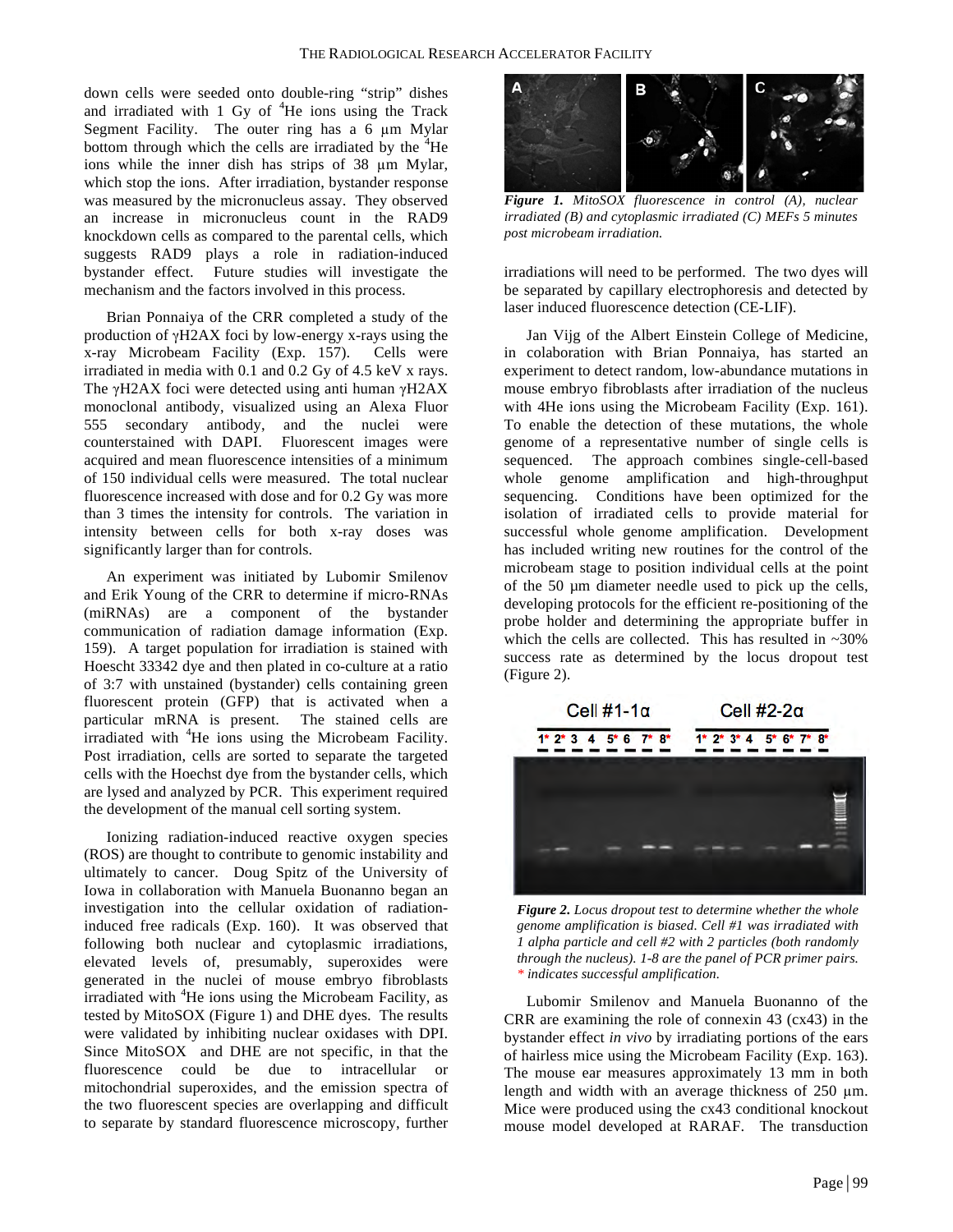vector was injected into a spot on one ear of the mouse, the area marked and later inspected to observe expression of GFP. A special fixture has been designed and constructed in the CRR machine shop to position anesthetized mice so that a region on one ear can be irradiated with the microbeam, the other ear serving as a control. The proton beam was defocused to a diameter of  $\sim$ 35 µm and scanned in a line a few mm long in order to irradiate a larger number of cells in the area of the transduction. After irradiation in the transfected area, the ears were sectioned transversely to the irradiated line and assayed for γH2AX and 53BP1 foci as a function of distance from the irradiation point.

A Rapid Automated Biodosimetry Tool (RABiT) is being developed at the CRR as a completely automated, ultra-high throughput biodosimetry workstation to screen tens or hundreds of thousands of individuals for radiation exposure to γ rays following a large-scale radiological event. The system uses the Cytokinesis Block Micronucleus assay (CBMN) and the  $\gamma$ -H2AX assay. Its utility is being extended to neutron irradiation by making use of the broad-spectrum neutron spectrum developed at RARAF (described below) that mimics the Hiroshima atomic bomb spectrum. Whole body irradiations of C57Bl/6 mice using this neutron spectrum have been initiated by Lubomir Smilenov (Exp. 164) and irradiations of human blood *ex vivo* by Helen Turner (Exp. 165), both of the CRR. The Hiroshima spectrum requires a combined beam of single, paired and triple protons and deuterons whose mix still is being developed. As an initial test, a beam of 5.0 MeV deuterons was incident on a thick beryllium target, producing neutrons with a known broad spectrum. Mice were given doses of 1 and 2 Gy of neutrons and 1 Gy of neutrons  $+ 2$  Gy of x rays and 2 Gy of neutrons  $+4$  Gy of x rays. T cells, B cells and cells with the common leukocyte marker CD45 were counted in blood samples taken from the mice 7 days after irradiation. There were significant reductions in all measurements, particularly after the highest doses, and future irradiations will use lower doses. The human blood was given doses of 0.5 Gy and 1 Gy of neutrons and combinations of these doses with 4 Gy x rays. Cell counts for the common leukocyte marker CD45 were determined at 2 and 24 hours after irradiation and high quality RNA  $(A260/230 > 1.8)$  was isolated.

Andre Nussenweig of the NCI has begun a study of chromatin restructuring as a function of induced DNA double strand breaks (DSBs) using the microbeam (Exp. 166). The UV microspot is used to photoactivate a single spot in HeLa cells containing a photoactivatable version of GFP-tagged histone H2B (H2B-PAGFP). This spot will be targeted by the microbeam and irradiated with 1- 10 <sup>4</sup> He ions. Cells will be fixed at 15, 30, 60 and 180 minutes post irradiation and assayed for γH2AX foci formation. In addition, live cell imaging will be used to follow the photoactivated spot as a function of time following microbeam irradiation with <sup>4</sup>He particles for up to 180 minutes. Corresponding photoactivated spots

within the same cell (but not irradiated) at 1 and 2  $\mu$ m from the irradiated spot will be monitored to assess alterations in undamaged chromatin as a function of distance from DSBs. Preliminary tests are ongoing to determine the minimum laser power required to activate a sufficient amount of GFP in as small an area as possible.

A study to investigate radiation-induced DNA damage in bystander cells in cells with inducible gap junction intercellular communication (Exp. 167) was initiated by Eduoard Azzam of the University of Medicine and Dentistry of New Jersey (UMDNJ) in collaboration with Manuela Buonanno. Ten percent of the nuclei of HeLa cells negative for cyclooxigenase2 (cox2) expression with chemically inducible connexin 26 (cx26) are irradiated with one <sup>4</sup>He ion. Compared to controls, both cx26 positive and negative cells exhibited a significant increase of cells with γH2AX foci; however, chemical induction of cx26 reduced the level of foci.

Roger Howell, also of the UMDNJ, in collaboration with Manuela Buonanno has started an investigation of bystander effects in an *in vivo*-like system as a function of the distance from irradiated cells (Exp. 168). Normal human fibroblasts (AG1522) mixed in a biogel (Matrigel) are loaded onto 3D carbon foam scaffolds (cytomatrices) 8.75 mm in diameter and 2 mm thick and irradiated with 4 <sup>4</sup>He ions using the Track Segment Facility. The ions have a range of  $\sim$ 35  $\mu$ m in the cytomatrix, so that only the first few cell layers are irradiated; the cells beyond the particle range are bystanders. *In situ* assays are performed to investigate DNA damage, cell death and micronucleus formation. The best results were obtained for radiationinduced 53BP1 foci formation. Cells with foci could be detected up to 60 µm away from the irradiated cell layer; no foci were observed 140 µm away.

Vincent LiCata of Louisiana State University is investigating whether proteins from radiation resistant organisms are radiation resistant in isolation (Exp. 169). This project will examine homologous DNA binding proteins from organisms that live under very different conditions, one being the extremely radiation-resistant bacterium *Deinococcus radiodurans*. Protein stability and function will be assayed at different radiation doses to determine whether the DNA polymerase (and eventually other isolated proteins) from *D. radiodurans* are better able to withstand radiation exposure than are homologous proteins from non-radiation resistant organisms. The project is focused primarily on so-called secondary radiation effects such as reactive oxygen species damage rather than direct hit effects, as the secondary effects are responsible for the majority of damage in biological systems. Protein in solution is formed into uniform thin layers by micropipetting the solution onto a standard Mylar track segment irradiation dish and placing a 22 x  $22 \text{ mm}^2$  cover slip on it. The liquid spreads out by capillary action. In order to obtain sufficient material, multiple samples have been given doses of 5 to 20 kGy of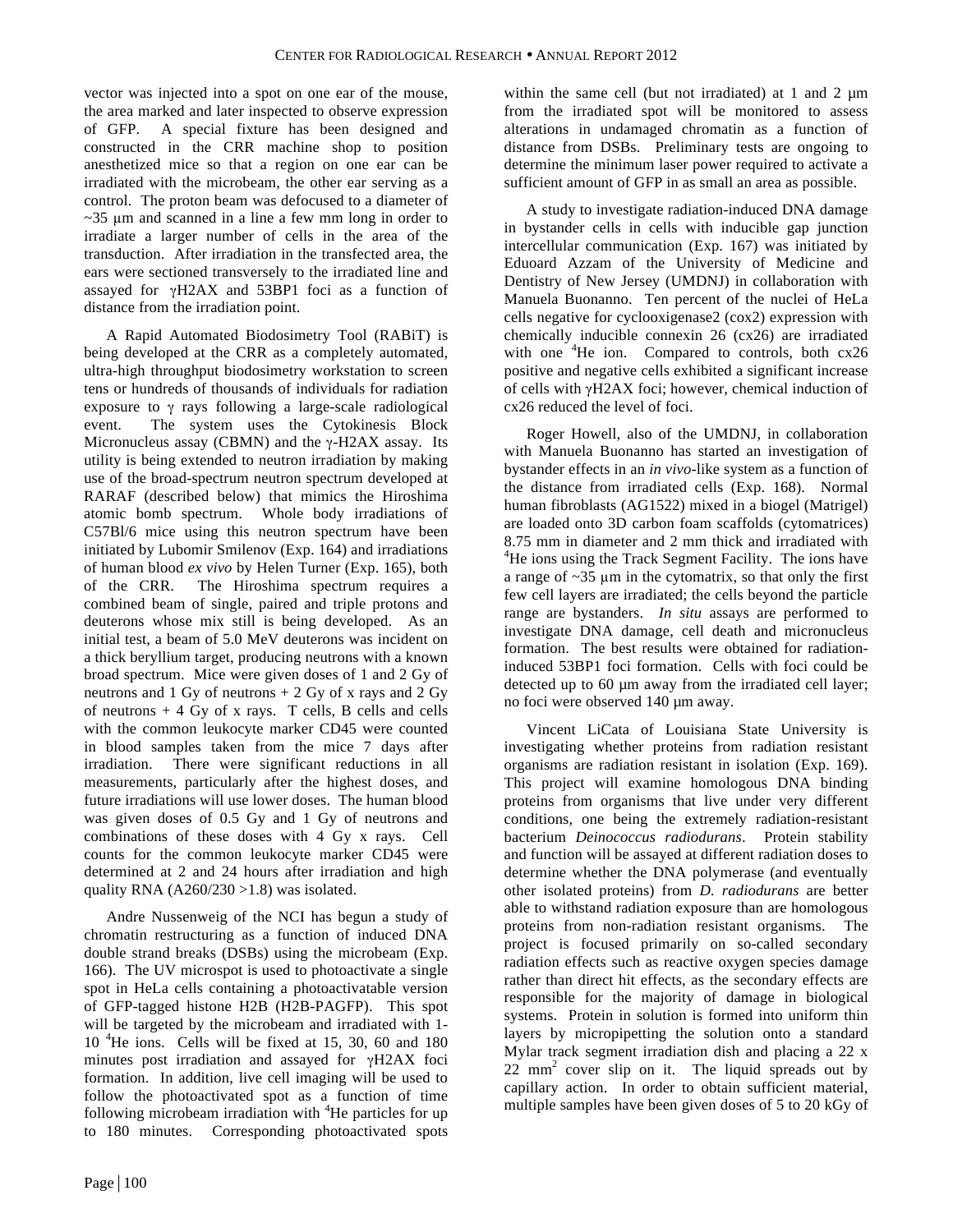

*Figure 3. Panel A: Outline of a zebrafish embryo 52 h post fertilization under the fluorescent microscope at RARAF (4x magnification). The zebrafish heart is delimited by the yellow rectangle. Panel B: The cells of the atrium are green fluorescent protein (GFP)-tagged and the cells of the ventriculum are red fluorescent protein (RFP)-tagged (40x magnification).*

4.0 MeV protons using the Track Segment Facility at dose rates in excess of 1 kGy/min.

In addition to charged particle irradiations, the ultraviolet (UV) microspot is being used as an irradiation modality by Kimara Targoff in the Division of Pediatric Medicine of Columbia University to observe the consequences of the ablation of single cells in the embryonic zebrafish heart (Exp. 162). Myocytes in the ventricles of the hearts of zebrafish embryos are transfected with red fluorescent protein (RFP) (Figure 3). Since the embryo is essentially transparent, this allows imaging of the cells in the ventricle for targeting by the UV microspot, which is then used to ablate the ventricle cells. An additional study is investigating the effect of local irradiation on heat shock protein (hsp) expression. Imaging of GFP-tagged hsp70 indicates that UV microspot irradiation of ventricular cells does not induce hsp expression either in the whole body or in the heart area, while x-ray irradiation induces a slight increase of hsp relative to controls.

#### **Development of Facilities**

Development continued on a number of extensions of our irradiation facilities and capabilities for imaging and irradiating biological specimens:

- Focused particle microbeams
- Focused x-ray microbeam
- Neutron microbeam
- Non-scattering particle detector
- Advanced imaging systems
- Targeting and manipulation of cells
- Small animal systems
- New neutron source

#### Focused particle microbeams

The electrostatically focused microbeam has continued to operate very reliably this past year, consistently producing a beam spot 1-2 µm in diameter using the standard 500 nm thick silicon nitride exit window. A window only 100 nm thick, which has a much smaller area and is more fragile, is used when a sub-micron beam spot is desired.

For quality control we perform a microbeam test run the evening before an irradiation so that the next morning, after the accelerator has warmed up, the charged particle beam is found immediately and has a minimal beam spot diameter. This provides an earlier and trouble-free start for irradiations and consequently a greater throughput.

Ceramic quadrupole triplet rods that were manufactured in our shop are being assembled into two new quadrupole triplets. They will be assembled in an alignment tube to replace the quadrupoles presently in use, which will become a spare set. The rods have been implanted with platinum ions at the Institute of High Current Electronics in Russia to increase the surface resistivity, which reduces ion charge build-up on the insulating sections between the electrodes, and have had a gold layer 1 µm thick plated on the electrode sections to make them conducting.

The permanent magnet microbeam (PMM) uses a compound quadrupole triplet lens system made from commercially available precision permanent magnets. Its design is similar to that of the electrostatic lens system for the sub-micron microbeam, the major difference being that it uses magnetic rather than electrostatic lenses. After tuning, it has consistently produced a <sup>4</sup>He beam spot 5  $\mu$ m in diameter. The quadrupole magnet strengths used to focus the beam have been adjusted to produce a focused 4.4 MeV proton beam for development of the Flow and ShooT (FAST) microfluidics system, described below, and for irradiation of *C. elegans* nematodes.

## Focused x-ray microbeam

We have developed a microbeam to provide characteristic  $K_a$  x rays generated by proton-induced x-ray emission (PIXE) from Ti (4.5 keV). A small x-ray source is produced by bombarding a Ti target with 1.8 MeV protons using a single electrostatic quadrupole quadruplet lens to focus the beam to  $\sim 50 \times 120 \mu m$  on the target. Charged particle beams can generate nearly monochromatic x rays because, unlike electrons, they have a very low bremsstrahlung yield.

The x rays used are emitted at 90° to the proton beam direction. A zone plate 120 µm in diameter is used to focus the x-ray source to a beam spot 5 µm in diameter. The system is mounted on its own horizontal beam line on the  $1<sup>st</sup>$  floor of RARAF and the x-ray beam is oriented vertically, so that the geometry of the microscope and stage is the same as for our charged particle microbeam systems.

Development of the facility has been completed and the first cell irradiations using the x-ray microbeam, an investigation of the production of γH2AX foci by lowenergy x rays (Ponnaiya, Exp. 157), have been completed.

### Neutron microbeam

Neutrons produced by the  $\text{Li}(p,n)^7$ Be reaction are emitted only in a forward conical volume when the proton energy is just above the reaction threshold (1.881 MeV). The half-angle of this cone is dependent on the proton energy and increases with increasing energy. When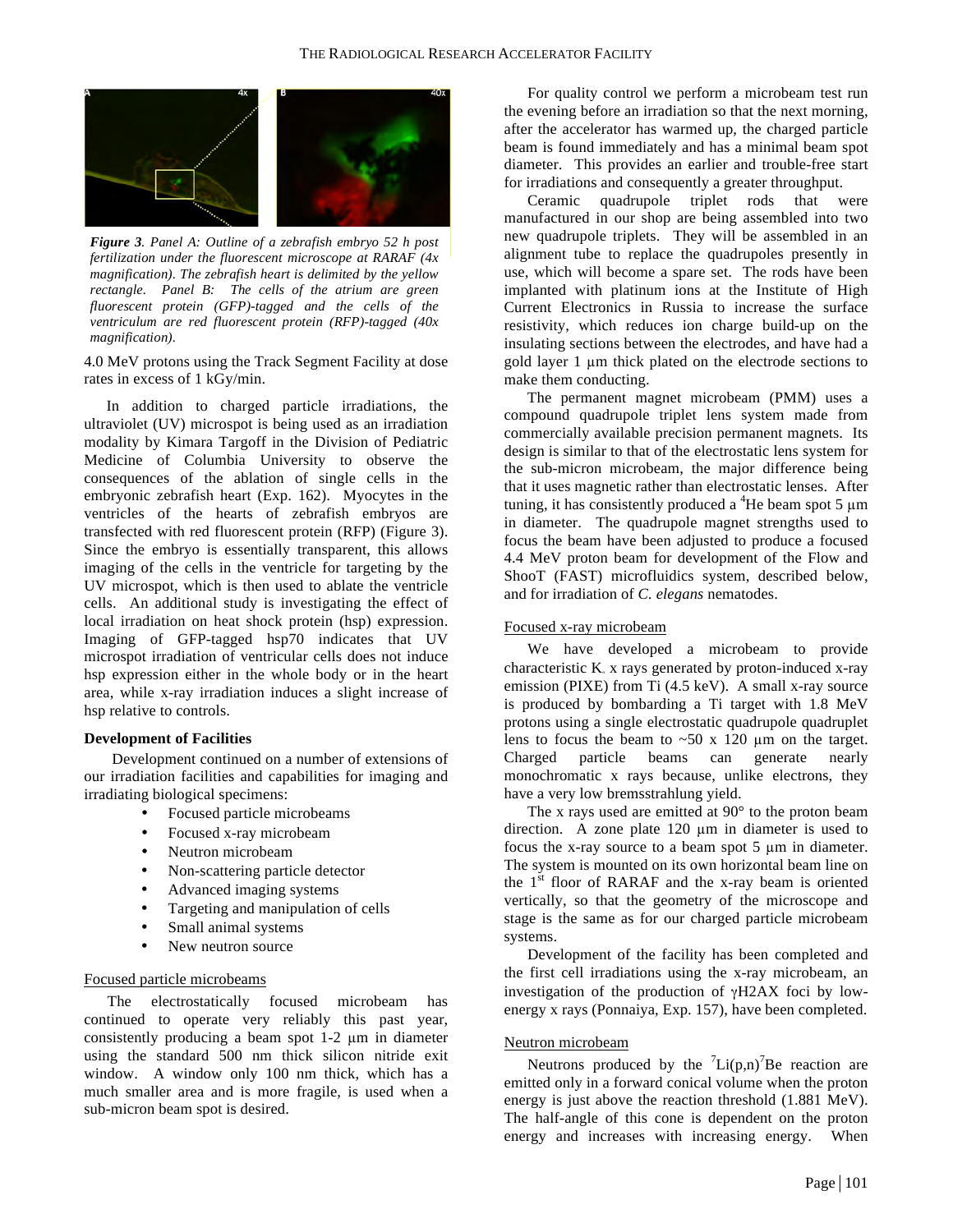

*Figure 4. Neutron Microbeam detection and imaging system.*

development is completed, a focused proton microbeam 5 µm in diameter will be incident on a 1 µm thick lithium fluoride target. The backing material will be 20-µm thick Au, selected for its high density and thermal conductivity, which will stop the incident proton beam. Using a 1.886 MeV proton beam, cells on a thin polypropylene substrate that is in contact with the target backing will be exposed to a beam of neutrons 20 µm in diameter having energies from 10-50 keV. This will be the first neutron microbeam in the world.

The facility has been constructed on a dedicated horizontal beamline using a single quadrupole quadruplet to focus the proton beam. The microbeam end station is shown in Figure 4. In order to measure the beam spot size, a thin Havar metal window is used in place of the gold target. The protons pass through this window and the beam spot size is determined in the same manner as for the PMM proton microbeam: a knife-edge scan using 10 µm thick tantalum strips in order to change the proton energy significantly. Unlike the other microbeams in which the charged particle or x-ray fluence is low, the proton beam current for the neutron microbeam is on the order of 1 nA  $(6x10^9 \text{ protons/s} - \text{too high to count})$  so an ionization chamber, instead of a solid state detector, is used to observe the change in the proton beam as it is scanned. The size of the neutron beam is measured using CR-39 track etchant plastic. Because the recoil protons generated by the neutrons do not make observable pits in the CR-39, the Cr-39 is coated with a thin layer of lithium carbonate heavily enriched in <sup>6</sup>Li. The neutrons interact with the  ${}^{6}$ Li, producing energetic  ${}^{4}$ He and  ${}^{3}$ H recoils, which are easily observable as pits in the etched CR-39.

At present, the proton beam has been focused to a spot 20 x 25 µm with a beam current of 0.5 nA and measurements indicate a neutron microbeam ~80 µm in diameter. This is the first neutron microbeam in the world. A reduction in the diameter of the angle limiting aperture at the entrance to the quadruplet and further tuning of the quadruplet voltages will reduce the sizes of both the proton and neutron beam spots.

#### Non-scattering particle detector

The RARAF microbeam endstation presently delivers a precise number of particles to thin samples by counting

the particles traversing them using a gas proportional counter placed immediately above the sample. Because the <sup>4</sup>He ions and protons used for irradiations have very short ranges ( $\leq 50 \mu m$  and  $\lt 300 \mu m$  respectively), the medium over the cells must be removed to count the ions. To allow cell medium to remain in place during irradiations or to irradiate samples thicker than the range of the incident ions, a very thin particle detector is necessary between the beam exit window and the samples.

A silicon wafer  $10\pm4$  µm thick was cleaved into ~10 mm x 10 mm squares. Each square then was glued to standard glass microscope slides in which a 6 mm diameter hole had been drilled. A shadow masking procedure was used to deposit 100 nm thick gold and aluminum electrodes on one side of each silicon substrate to form a semiconductor detector. The opposite sides of the substrates were etched to different thicknesses using SF6 plasma in an inductively coupled plasma reactive ion etcher. Wires were attached to the electrodes using conductive epoxy. Calculations based on energy loss measurements using a proton beam produced thickness estimates of 13.5  $\mu$ m, 11.5  $\mu$ m, 11  $\mu$ m, and 8.5  $\mu$ m for the four detectors.

Current versus voltage (I-V) and capacitance versus voltage (C-V) tests that the devices constructed indeed behaved as diodes, as expected. Only the thinnest detector transmitted the standard <sup>4</sup>He ion beam with enough energy to be detected in the commercial semiconductor detector behind it. Measurements of the <sup>4</sup>He ion energy spectrum and count rate using the thinnest detector were consistent with measurements made using the commercial detector. Pulse height in the detector increased with distance from the gold electrode, however resolution decreased. On the other hand, for protons only the thickest detector  $(13.5 \mu m)$  produced pulses large enough to be above the electronic noise. Further studies will be performed to determine the effect of the detectors on the beam spot size.

## Advanced imaging systems

We continue to develop new imaging techniques to obtain two- and three-dimensional images of cells without using stain. This is of great importance for the microbeam irradiation facilities in order to avoid damage to the cells and to image thick samples, especially small animals, for targeting and observation.

## *SIMI*

Immersion-based Mirau interferometry (IMI) was developed at RARAF by constructing an objective to function as an immersion lens using standard interferometric techniques; however interferometry is very sensitive to vibrations, even as small as a fraction of a wavelength. Passive and active systems to reduce tiny vibrations on the microbeam end station were unsuccessful.

A new approach to overcome the vibration problem using Simultaneous Immersion Mirau Interferometry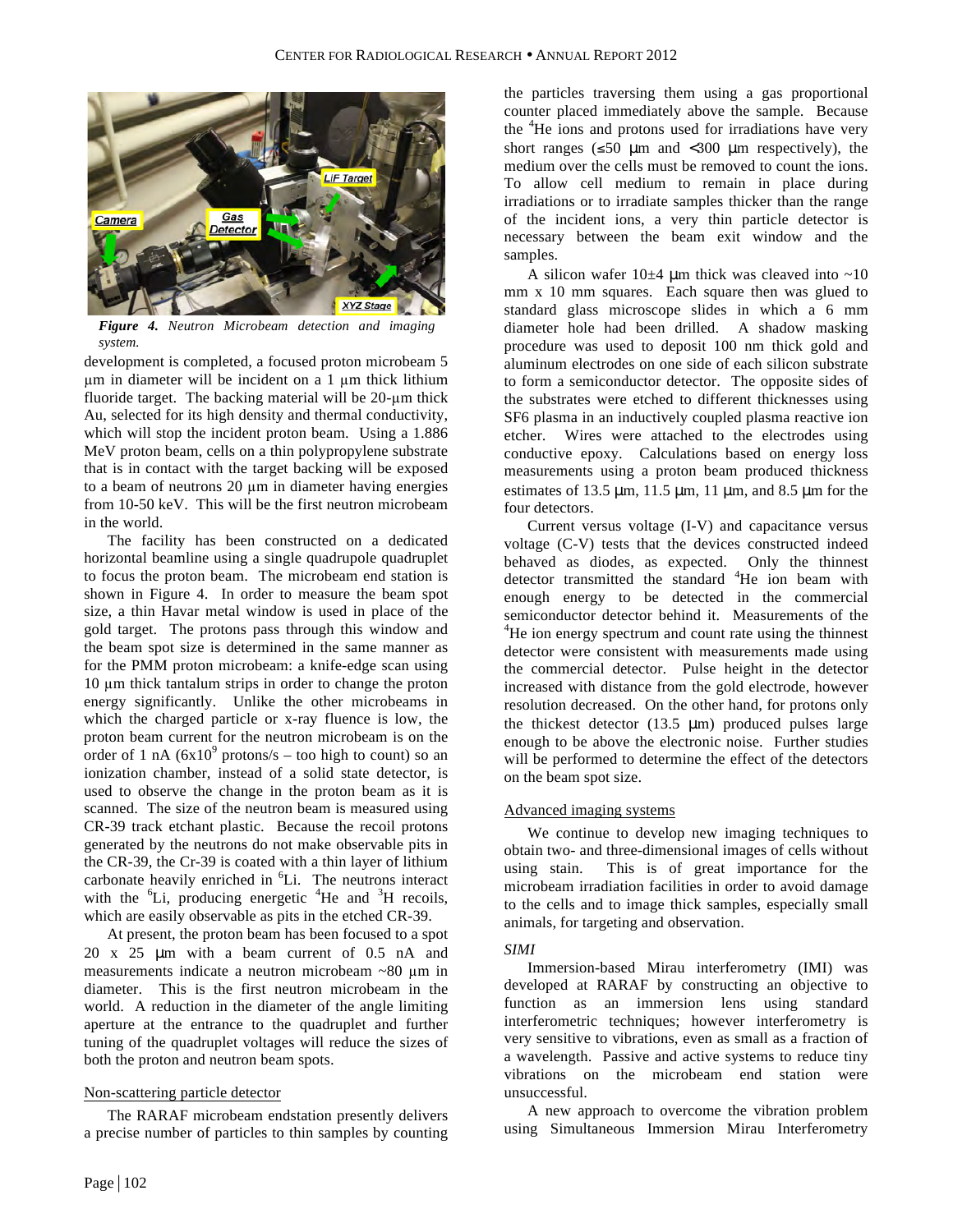(SIMI) was then developed at RARAF. In simultaneous Mirau interferometry polarized light is split into equal components in the x and y planes, one of which undergoes a phase shift of 90º by use of 1/8 wavelength  $(\lambda/8)$  waveplates. In the initial design a polarization beam displacer was used to send the x and y components to form interferograms on a single camera. Since the images are taken simultaneously, there is no effect from vibration. This approach simplifies alignment; however, the image resolution is limited because the separation distance of the beam-displacer defines the width of the field of view. A new beam splitter was obtained that splits the images into two separate cameras 90° to each other and uses the full resolution of each camera.

This system is not only vibration-independent but also much faster than Immersion Mirau because only one image is necessary instead of four images at different distances, requiring 3 vertical movements of the stage. SIMI is being incorporated into the sub-micron microbeam endstation as an imaging option for nonstained cell targeting and observation.

## *EMCCD*

The Electron Multiplied Charge-Coupled Device (EMCCD) camera that was integrated into our chargedparticle microbeam system has enabled us to improve our imaging practices, providing higher resolution images in shorter times and increasing sensitivity so that less fluorescent stain and UV are required. This resulted in higher throughput for microbeam irradiations.

To be able to observe short-term radiation responses (<1 min after exposure), we have developed techniques using the EMCCD camera's high sensitivity to image cells in a 'real time' movie acquisition. Initially transfer time was limited to a 1 second per frame. Modification this year of the computer routines for image transfer has resulted in reducing this time to 1/3 second, allowing more detailed observation of changes in cells.

## *UV Microspot*

A multi-photon microscope was developed and integrated into the microscope of the Microbeam Facility several years ago to detect and observe the short-term molecular kinetics of radiation response in living cells to permit imaging in thick targets, such as tissue samples and *C. elegans*. Two photons delivered very closely together in space and time can act as a single photon with half the wavelength (and twice the energy). The longer wavelength of the incident light beam allows better penetration into the sample while still being able to excite fluorophors at the focal volume and less damage is produced in the portion of the sample not in the focal volume. By using the vertical motion of the microbeam stage, a series of images acquired at different depths in the sample can be assembled into a 3-D image.

Several users, both internal and external, have made use of this facility this year for 3-D imaging. This system is also being used as a laser "microspot" to induce UV damage in the cells in the ventricle of zebrafish embryos (Targoff, Exp. 162).

## *STED*

The resolution of our imaging systems must be improved as we improve the focusing capabilities of our microbeam and irradiate ever-smaller targets. As reported last year, design has begun of a new microbeam system capable of focusing a charged particle beam to <100 nm. Our present imaging system is limited to a resolution of ~200 nm. Stimulated Emission Depletion (STED) has been selected as a super resolution system for the microbeam since it is compatible with our aim for rapid imaging and can be developed using our existing multiphoton microscope system as the excitation laser.

Stimulated emission happens at a specific lower energy state jump (longer wavelength) matching the STED illumination wavelength. Using a laser with longer wavelength (STED laser) than the fluorophor that is to be imaged to produce a ring of stimulated emission, it is possible to deplete the excited fluorophors around the edge of an excitation spot creating a sub-100 nm area where fluorescence is still possible. This concept is being extended to imaging in cell medium.

Initial tests of imaging live cell cultures using an immersion objective were made using the custom STED system developed by our Technical Consultant, Dr. Liao from the Mechanical Engineering Department at Columbia University. Although this system was not optimized for imaging through media, it was possible to locate single mitochondria with sub-100nm resolution in live cells. Our STED system will be based on the design used by Dr. Liao and requires the acquisition of a STED laser.

## Targeting and manipulation of cells

Several of our staff now have been instructed on the use of the micro-milling machine purchased in 2011. They also have familiarized themselves with the software that programs the milling machine to produce a part that was designed using the Solid Works computer-aided design (CAD) program. This system has been used to manufacture the single cell dispenser and microfluidics chips for the FAST. It has eliminated the need to use Mechanical Engineering Department facilities at the Morningside campus of Columbia.

## *FAST*

Development using the PMM is continuing on a Flow And ShooT (FAST) targeting system based on microfluidics to increase the throughput of the microbeam and to provide irradiation of non-adherent cells, such as lymphocytes, that do not plate on surfaces and therefore do not have stable positions.

Cells moving through a narrow channel are imaged by a high-speed camera (10s to 100s of frames/s) to track their trajectory. The Point and Shoot system is used to aim the particle beam to the projected position of the cell on the trajectory and the particle beam is enabled. The deflection coil currents are changed continuously to follow the path of the cell until the required number of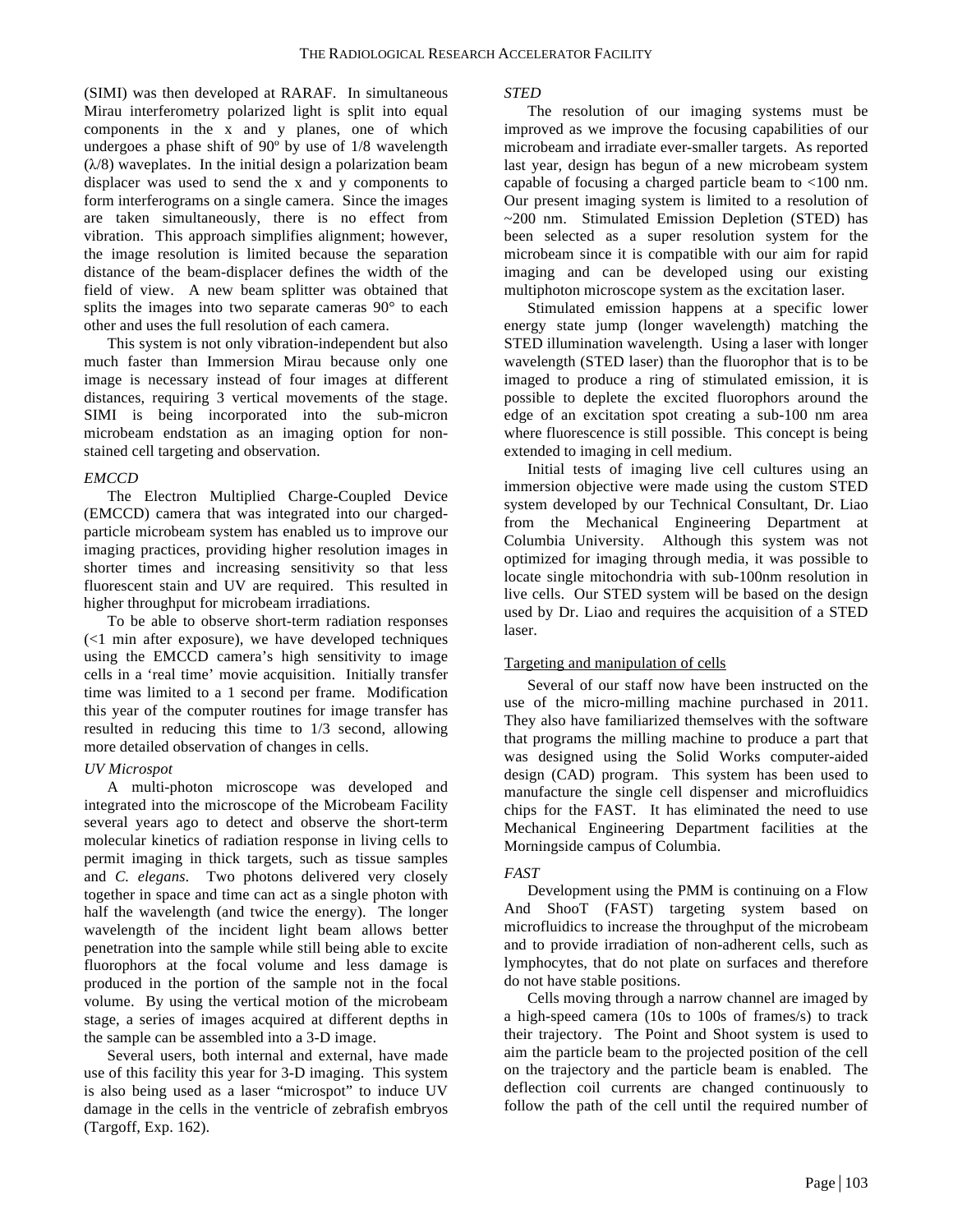particles is delivered. The final system will be capable of tracking several cells at a time.

We manufacture polydimethylsiloxane (PDMS) microfluidic chips using soft lithography. The channel has a width of 200 µm and height of 20 µm, so that the cells, when targeted by the microbeam, flow in the immediate vicinity of the microbeam exit window. The bottom of the irradiation section of the microfluidic channel is  $10 \mu m$  thick and the top is  $20 \mu m$  thick, so particles can reach the cells and the detector above the channel. The flow rate is controlled by a syringe pump.

We previously have demonstrated targeting of cells moving  $\sim$ 100  $\mu$ m/s and a throughput of 4,000-7,000 cells/hr, matching our dish-based microbeam. Recent implementation of high numerical aperture optics into the imaging system has allowed reduction of image acquisition time by a factor of 10 (from 20 to 1-2 msec) and work is ongoing to match this with a similar improvement in image processing speed, expected to result in an increase in cell irradiation throughput of a factor of net 3-10.

## *OET*

Development continued on an Optoelectronic Tweezers (OET) system, a novel cellular manipulation technique for non-adherent cells (*e.g.* lymphocytes).

The OET consists of two parallel-plate indium tin oxide (ITO) electrodes separated by a 50 µm rubber gasket. The top electrode is transparent and is covered with a 1  $\mu$ m thick layer of hydrogenated amorphous silicon (a-Si:H) that acts as a photoconductive layer (Figure 5). When light is focused on the surface of the silicon, the conductivity of the layer increases by several orders of magnitude. By patterning a dynamic light image on the electrode, a reconfigurable virtual electrode is created. When the two electrodes are biased with an AC voltage, a non-uniform AC field is created.



In the presence of a non-uniform electric field, a dielectric particle (*e.g*., a cell) will feel a force caused by dielectric polarization (dielectrophoresis, DEP). The direction of the force is a function of the AC voltage frequency and the fluid conductivity. Below a certain frequency the cells are attracted by the force; at higher frequencies they are repelled. To better understand the *Figure 5. Cross-section of an OET device.*

system, the finite element software COMSOL Multiphysics Simulation has been used to simulate the electric field in the ET device.

Images can be created by any image production software and projected into the microscope using a

standard LCD projector. This year the ability to manipulate fluorescently stained cells in solution and the transmission of the UV microspot, producing single strand DNA breakage in HT-1080 cells with GFP-tagged XRCC1, were demonstrated. Future work will include the fabrication of an OET device with a thin bottom substrate for charged particle microbeam irradiation.

# *Cell dispenser*

Another cell manipulation device that is under development is a single cell dispenser. The dispenser consists of a microfluidic channel in which selected cells can be dispensed into a multi-well plate. In a system where cells normally travel across a T-intersection (Figure 6), a pressure pulse can eject a droplet containing a single cell as it passes the nozzle. The device is made from a polymethyl methacrylate (PMMA) slab with 100 µm x 50 µm channels directly milled using the micromilling machine at RARAF.



*Figure 6. The cell dispenser showing the T-intersection.*

Presently this system is manual, very laborious and very inefficient, requiring the operator to observe cell fluorescence through a microscope and activate a switch to select the desired cells. Cell flow rate has to be kept low due to operator reaction time. An automated system is being developed to control the dispenser based on cell fluorescence or other selected criteria.

## *Probes*

A non-invasive self-referencing biosensor/probe system developed by the Biocurrents Research Center, Marine Biology Laboratory (MBL) at Woods Hole for continuous measurement of ion fluxes from distinct regions around single cells has been installed on the microbeam end station. These probes can be used to selectively measure radical mediators, such as oxygen or nitric oxide. An offset hinge mounting system is used to position the tips of the probes in close proximity to selected cells.

To overcome the drift in the self-referencing amperometric microsensor response, the probe is cyclically moved through two fixed points in the extracellular ion gradient at a constant frequency. This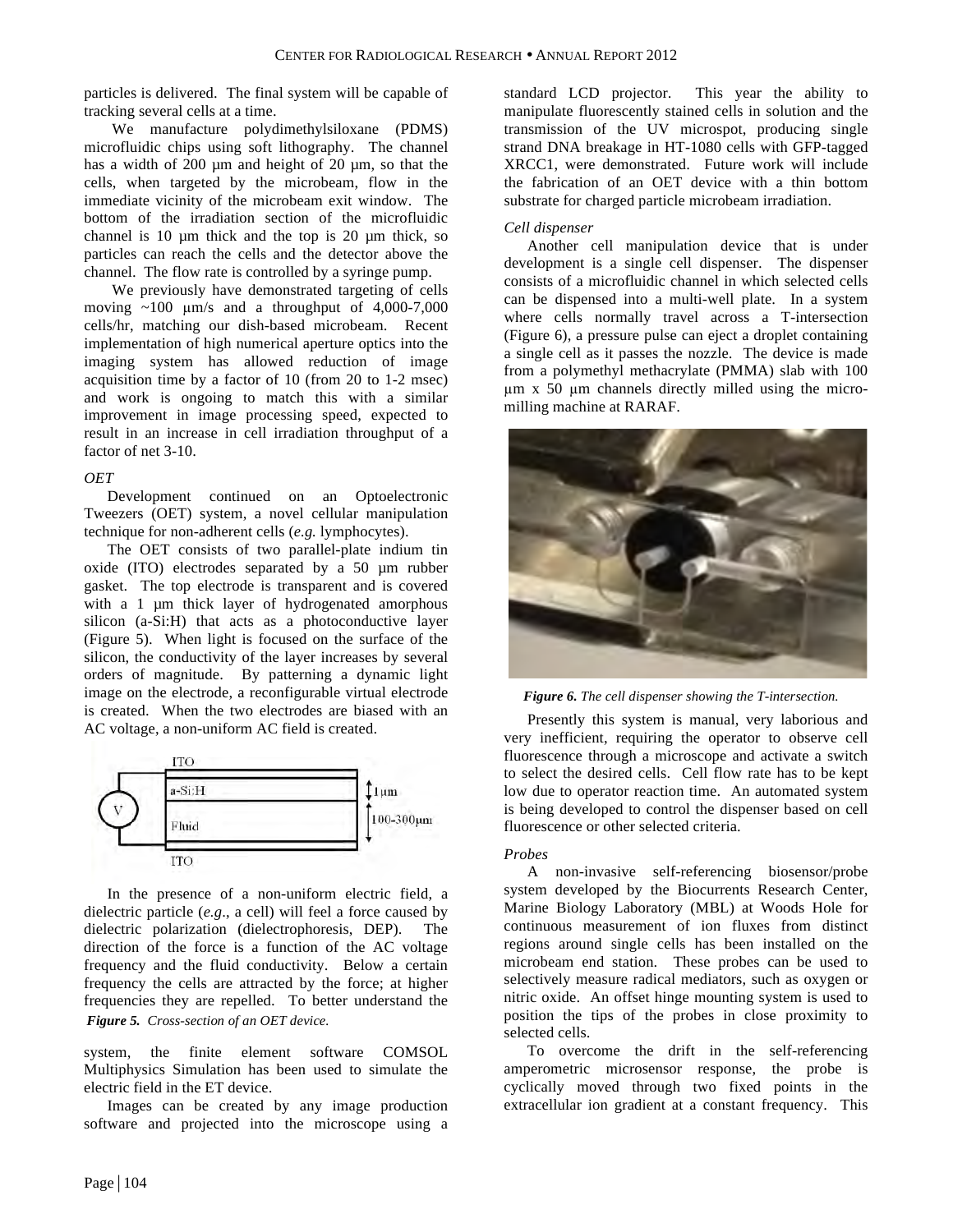allows the drift measured at the reference point to be removed from the measurement at the point of interest.

A single-cell oxygen consumption measurement has been conducted with MBL oxygen probes immediately before and after microbeam exposure. A six-fold increase of oxygen flux induced by a single-cell irradiation was observed during a 15-second time period.

## Small animal systems

## *C. elegans*

*C. elegans* is a multi-cellular eukaryotic organism that is simple enough to be studied in great detail and is wellestablished as a research tool. It is small enough (~100  $\mu$ m diameter,  $\sim$ 1 mm long) to be compatible with microbeam irradiation and a wide variety of mutants and transgenics are readily available, as is a large community of *C. elegans* researchers.

Initial irradiations required worms to be anesthetized and individually handled and located for irradiation manually - a slow and laborious process. In order to provide high-throughput irradiations, we developed, in collaboration with the Whitesides group at Harvard University, a microfluidic worm clamp for rapid immobilization of large numbers of live worms for morphological analysis and fluorescence imaging. The worm clamps have a 10 um thick PDMS bottom to allow charged particle penetration. We have observed that the worms indeed remain immobilized without being anesthetized. The initial clamp design with four channels has been expanded to accommodate 16 worms with a possible further expansion to 64 worms.

## *Transgenic mouse model*

One of the mechanisms for the propagation of bystander signals from irradiated to non-irradiated neighboring cells is cell-to-cell intercellular communication through gap junctions, with connexin 43 (cx43) being one of the major proteins involved; however studies on cx43's role in radiation-induced effects *in vivo* are limited by the fact that cx43 deficiency is embryonically lethal.

In order to produce a cx43 conditional knockout mouse model via lentiviral transduction, SKH-1E hairless mice are bred with the B6.129S7-Gja1tm1Dlg/J transgenic mice in which exon 2 of the cx43 gene is flanked by lox P sequences. This modification allows the complete knockout of the cx43 gene by transduction of cells with lentiviral vectors containing Cre recombinase. The viral vector also contains the green fluorescent protein (GFP) gene that renders only the cx43 knockout cells visible under a fluorescent microscope. The vector is injected into a spot on one ear of the mouse, the area marked and later inspected to observe the GFP. This transfection process has proven successful and is in use for microbeam irradiations (Smilenov, Exp. 163). Biological responses can be evaluated in irradiated versus non-irradiated regions of the ear and in cx43 knock-out mouse ears versus sham-irradiated ears.

## New neutron source

Development has continued on a fast neutron source with a broad spectrum that will emulate that of the "Little Boy" atomic bomb at Hiroshima. A mixed beam of 5 MeV monatomic, diatomic and triatomic protons and deuterons incident on a thick beryllium target will produce neutrons from the  ${}^{9}Be(d,n)$ <sup>10</sup>B and  ${}^{9}Be(p,n)$ <sup>9</sup>B reactions. The diatomic and triatomic particles break up on contact with the target into individual ions with 2.5 MeV and 1.67 MeV energies, respectively, enhancing the lower-energy portion of the spectrum. In order to produce this mixed ion beam, a gas source with a specific ratio of hydrogen to deuterium will be placed in the terminal of our Singletron accelerator and a new, 0º beam line has been installed. Since this beam line does not involve deflecting the particle beam from the accelerator, there will be no separation of different ions and the full beam from the accelerator will be utilized.

A beryllium target with a high-capacity water cooling system has been designed and constructed. A gas detector containing a special gas mixture composed mainly of xenon and isobutylene will be used to determine the neutron spectra produced by 5 MeV, 2.5 MeV and 1.67 MeV protons and deuterons individually on beryllium in order to determine the ratio of hydrogen to deuterium required in the mixed beam that will produce a neutron spectrum. Our existing gas detector is capable of being filled only to three atmospheres of pressure, which would result in many high-energy recoil proton tracks being truncated at the wall of the chamber. A new chamber with a thicker wall capable of withstanding up to 10 atmospheres of pressure was ordered and has recently been received. This detector will make it significantly easier to deconvolute the proton recoil spectra to obtain the neutron spectra. As an additional method of neutron spectroscopy, an existing 2.5" D x 2.5" high liquid scintillation counter system has been refurbished.

The area in which the new 0<sup>°</sup> line has been constructed has much less shielding than the neutron cave that has traditionally been used for irradiations. A preliminary radiation survey was performed using a 5 MeV deuteron beam to identify areas that required additional shielding. Because of the high neutron dose rate that will be produced as well as the high energy of some of the neutrons, additional shielding has been added above the target position and in the maze entrance to the area. A support system was constructed to hold 6 layers of 4' x 4' x 1" thick polyethylene sheet over the target system to help shield the upper floors. A 5"-thick polyethylene door was added in the middle of the maze and 1" thick borated polyethylene was added to each side of the door to the area. An opening in the roof of the maze near the entrance has been covered with 8" of polyethylene. When the final neutron spectrum is available, the facility will be surveyed to determine if all areas are adequately shielded.

Preliminary irradiations of mice and human blood have been performed using 5.0 MeV deuterons on beryllium. The neutron spectra from this  $Be(d,n)$  reaction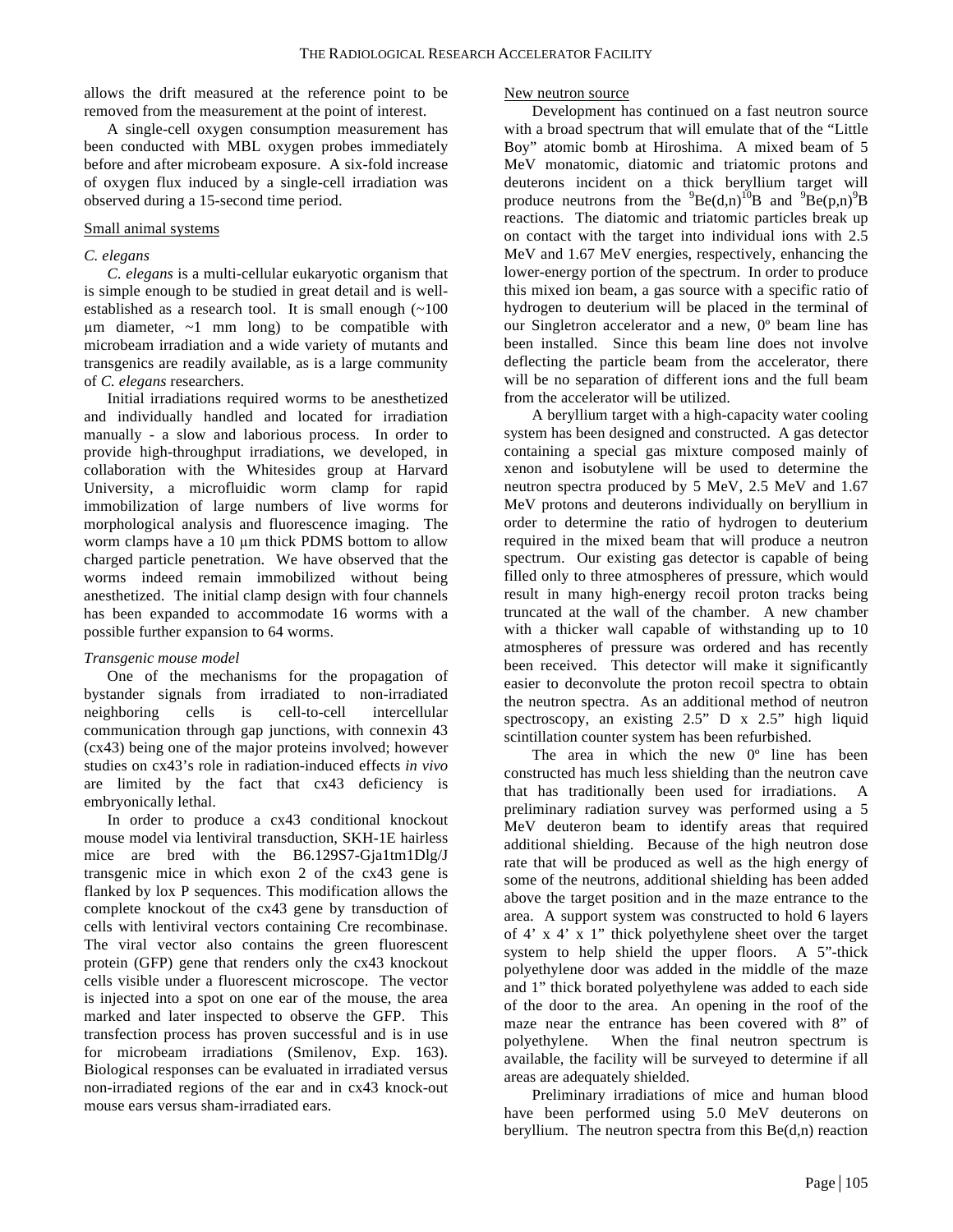have been measured at various angles by a group at Ohio State University. The Be target system was mounted on the end of the beam line in the neutron cave so that the only incident particles would be single 5.0 MeV deuterons. Mice were mounted in special tubes manufactured in our Design and Instrument Shop. The existing mouse rotator was positioned so that the centers of the mice were at the same position that will be used when the Hiroshima neutron spectrum is available. Neutron and gamma-ray dosimetry were performed with an ionization chamber and a compensated Geiger-Müller counter. Neutron irradiations of human blood were also performed. The end caps for the irradiation tubes made for the mice were modified so that blood collection tubes could be placed in them so that the blood was in the same position and could be irradiated in exactly the same manner as the mice.

## **Singletron Utilization and Operation**

Table II summarizes accelerator usage for the past year. The Singletron normally is started between 8 and 9 am and the nominal accelerator availability is one 8-hour shift per weekday (~248 shifts per year), however the accelerator is frequently run well into the evening, often on weekends, and occasionally 24 hours a day for experiments or development. Total use for experiments and development this year was 99% of the regularly scheduled time.

Accelerator use for radiobiology and associated dosimetry was more than double that for last year and about 40% higher than the average for the last 5 years. About 80% of the use for all experiments was for charged particle microbeam irradiations (including the permanent magnet microbeam facility), 10% for track segment irradiations, 7% for x-ray microbeam irradiations and 3% for neutron irradiations. Approximately 1/4 of the experiment time was for experiments proposed by external users, and 3/4 was for internal users.

## **Table II.**

## **Accelerator Use, January - December 2011 Usage of Normally Scheduled Shifts**

| <b>Radiobiology and associated dosimetry</b> | 47%   |
|----------------------------------------------|-------|
| <b>Radiological physics and chemistry</b>    | $0\%$ |
| On-line facility development and testing     | 44%   |
| Microbeam Training Course                    | 2%    |
| <b>Safety system</b>                         | 2%    |
| Accelerator-related repairs/maintenance      | $0\%$ |
| Other repairs and maintenance                | 2%    |
| Off-line facility development                | 40%   |

On-line facility development and testing was about 44% the available time, primarily for development and testing of the Flow and Shoot (FAST) system, the neutron microbeam, the self-referencing probes (SERP) and the Hiroshima neutron spectrum system. This was about average for recent years but almost 4 times as much as last year.

The accelerator was not opened for maintenance or repair this year and no accelerator-related repairs were required. This is the first time since RARAF was moved to Nevis Laboratories in 1982 that no accelerator repairs were made.

## **Training**

We continue to participate in the Research Experiences for Undergraduates (REU) project in collaboration with the Columbia University Physics Department as we have since 2004. This is a very selective program that attracts talented participants. For 10 weeks during the summer students attend lectures by members of different research groups at Nevis Laboratories, work on research projects, and present oral reports on their progress at the end of the program. Among other activities, the students receive a seminar about RARAF and take a tour.

This year Brendan Burgdorf from Bucknell University participated in the program and worked with Gerhard Randers-Pehrson measuring fluctuations in the stray magnetic fields in the vicinity of the electrostatically focused microbeam beam line.

# Microbeam Training Course

The second annual RARAF microbeam training course "Single-Cell Microbeams: Theory and Practice" was given March 19-21, 2012. The course was scheduled to allow integration with the 10th International Microbeam Workshop, which was held at Columbia March 15-17, 2012 (see Dissemination section). Several of the students and one guest lecturer, Dr. Hideki Matsumoto from the University of Fukui, Fukui, Japan, attended the Workshop as well. The course was extended from 6 participants to 8 participants this year, which is probably the largest number we can reasonably handle.

Dr. Marcelo Vazquez of Loma Linda University Medical Center again served as the Director. Dr. Vazquez has had significant experience with such courses from his prior employment at the NASA Space Radiation Laboratory (NSRL) at Brookhaven National Laboratory (BNL). He helped establish the first NASA Space Radiation Summer School and assisted in running the course for three years. He is familiar with the requirements of educating students on the utilization of specialized irradiation facilities.

*Publicity:*

• E-mail notifications using the contact lists for the previous course and the 2012 Microbeam Workshop.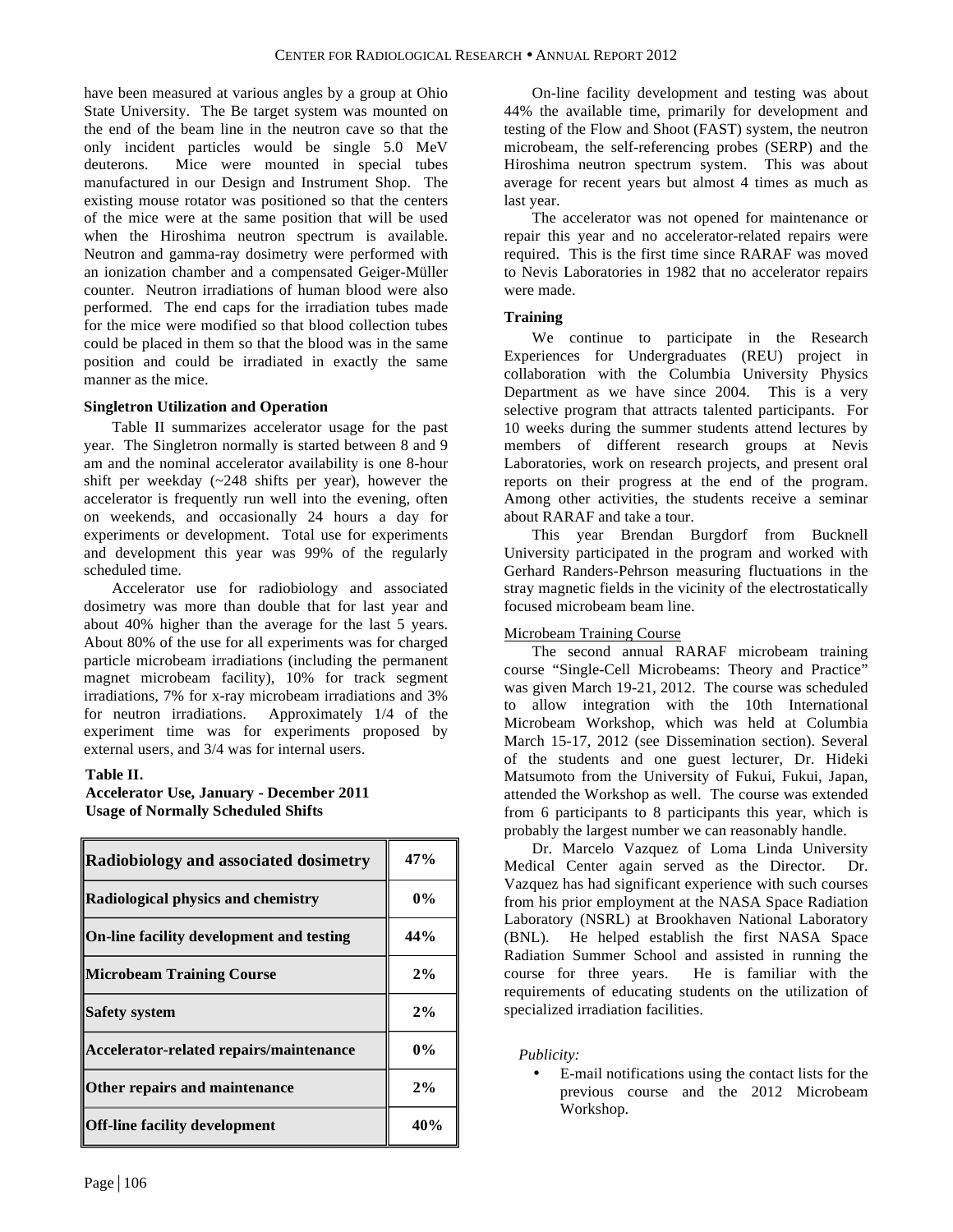• Announcements on the RARAF web site, and the EURADOS web site.

*Applicants and Students:*

- We received 22 applications. The prospective students again covered a wide range of educational levels, were from the U.S, Europe, Australia and Asia and were about evenly split in gender and field.
- The eight applicants selected for the course are listed in Table III and shown in Figure 7.
- Sekaran Sureka, an Assistant Professor from Bharathair University, India, participated as an observer.
- Jihua Nie, a Lecturer, and Jie Zhang, a Ph.D. student, both from Soochow University, Suzhou, China, audited the course, attending the lectures and receiving the course materials.

*Day 1:*

- Followed essentially the same format as the first course, with the inclusion of a guest lecture by Dr. Matsumoto.
- This year the RARAF tour was enhanced by a series of poster stations demonstrating new beam developments (X-ray and neutron microbeams, UV-microspot) and their use for biological studies.
- The day ended with a new session on the planning and experimental design of microbeam irradiations.

*Day 2:*

- Followed the format of the first year with demonstrations, hands-on activities, and intense debriefings (Figure 8).
- In addition, the students were tasked with designing an experiment based on their own scientific interest using knowledge obtained during the course to create a RARAF beam time request proposal.



*Figure 7. The students for the second RARAF Microbeam Training Course, at the Singletron accelerator console.*

*Day 3:*

- Followed the format of the first year with lectures and group discussions.
- The lectures were followed by an intense discussion on user/facility interfacing.
- The students presented their individual or team beam-time proposals for review by the instructors.

*Feedback and Outcome:*

- The students' surveys indicated a high degree of satisfaction in all areas of the syllabus and laboratory activities.
- Suggested improvements included increasing the level of hands-on activities and extending the overall duration of the course up to five days in order to integrate more "real time" experiments and reduce the cramming of lectures and lab activities. These suggestions will be considered in the design of the next training course to be given in 2013.
- Adobe Acrobat versions of presentations and videos of lectures from this course were added to the RARAF web site and are discussed in the Virtual Training Course part of the Dissemination section.

| <b>Name</b>             | <b>Position</b>                 | <b>Affiliation</b>                                |
|-------------------------|---------------------------------|---------------------------------------------------|
| Narongchai              | Postdoctoral Researcher         | Institute of Radiological<br>Sciences<br>National |
| Autsavapromporn*        |                                 | (NIRS), Japan                                     |
| Abdelrazek Abdelrazzak* | <b>Postdoctoral Researcher</b>  | The New Jersey Medical School Cancer Center       |
| <b>Matthew Estes</b>    | <b>Postdoctoral Researcher</b>  | The University of Arizona                         |
| Anne-Catherine Heuskin* | Ph. D. Student                  | University of Namur, Belgium                      |
| <b>Sangeet Honey</b>    | <b>Assistant Professor</b>      | <b>SUNY Stony Brook</b>                           |
| Bonnie Howe*            | <b>Biomedical Engineer</b>      | Australian Nuclear Science and Technology         |
|                         |                                 | Organization                                      |
| Evgenia Remeeva         | <b>Visiting Research Fellow</b> | Warren Grant Magnuson Clinical Center, NIH        |
| Robert Robinson*        | Master's Intern                 | Pacific Northwest National Laboratory             |

Table III. Students for the second RARAF Microbeam Training Course*.*

\**Attended Microbeam Workshop*